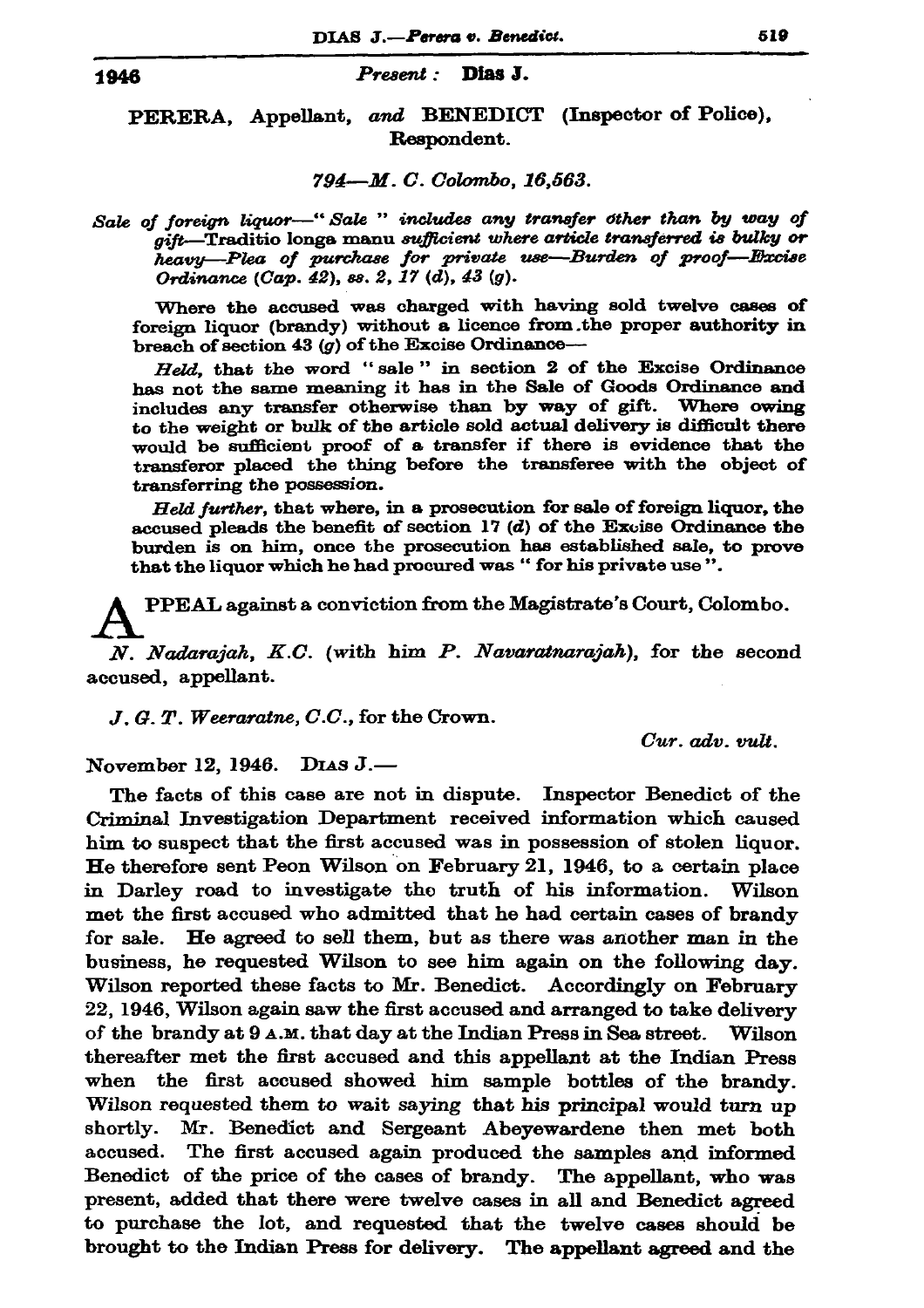Inspector and his party left. On their return to the Indian Press half an hour later, they found that the dozen cases had been brought as The Inspector having examined the cases, issued his private agreed. cheque for a sum of Rs. 3,850 which was the price agreed on. As soon as the appellant took charge of the cheque, Sergeant Abevewardene disclosed his identity, took back the cheque, seized the cases of brandy and arrested the two accused.

From the report submitted by Inspector Benedict to the Magistrate it is clear that the authorities were uncertain as to what precise charge should be framed against the accused, because the Inspector says that the cases of brandy are "suspected to be stolen property". It is. therefore, manifest that the accused were not arrested for an illegal sale. but for being in possession of stolen property. Subsequently, the Police filed a plaint charging both accused with having sold brandy on February 22. 1946, without a licence from the proper authority in breach of section 43 ( $q$ ) of the Excise Ordinance (Chap. 42).

The Magistrate acquitted the first accused and convicted this appellant who was fined Rs. 1,000 or in default to undergo six weeks' rigorous imprisonment. From that conviction and sentence the second accused appeals.

Two points were submitted on his behalf. It was argued in the first place that the evidence does not prove " a sale ", and in the second place, even if a sale has been proved, that under section 17  $(d)$  of the Ordinance. as it is lawful to sell foreign liquor which the seller has legally procured for his private use, the appellant is cleared from liability.

In regard to the first submission, Mr. Nadarajah argues that the evidence clearly shows that the Inspector had no intention whatever of purchasing the cases of brandy; that there never was any consensus ad idem between the buyer and seller, the whole thing being a mere ruse or trap, and that the charge of selling was an afterthought when it was discovered that a more serious charge could not be formulated against the appellant. He submits that the evidence does not prove a "sale" of this brandy.

The only authority cited for the Crown is Pakiampillai v. Merry<sup>1</sup>, where the word "sale" was defined for the purposes of the Control of Prices Ordinance, 1939. No assistance can be derived from such cases in construing the Excise Ordinance where the word "sale" has been given a special statutory definition which has been explained in a series of decisions which were not cited at the argument of this appeal.

The word "sale" in the Excise Ordinance has not the same meaning this word has in the Sale of Goods Ordinance<sup>2</sup>. For the purposes of the Excise Ordinance, the words " sale " or " selling " are defined to include any transfer otherwise than by way of gift.-Section 2. The authorities show that where there is a transfer of an excisable article from A to B, the burden of proof is on A to prove that the transfer was by way of gift. If he fails to do so, the transfer is "a sale" within the meaning of the Excise Ordinance-See Lockhart v. Fernando<sup>3</sup>, and Hunter v. Romiel<sup>4</sup> In the recent case of Mendis Appuhamy v. Attapattu<sup>5</sup> Soertsz J. pointed

 $(1942)$  44 N.L.R. 142. \* Chapter 70.

\* (1925) 27 N.L.R. 229.  $(1936)$  18 C. L. Rec. 174.

 $(1944)$  45 N. L. R. 296.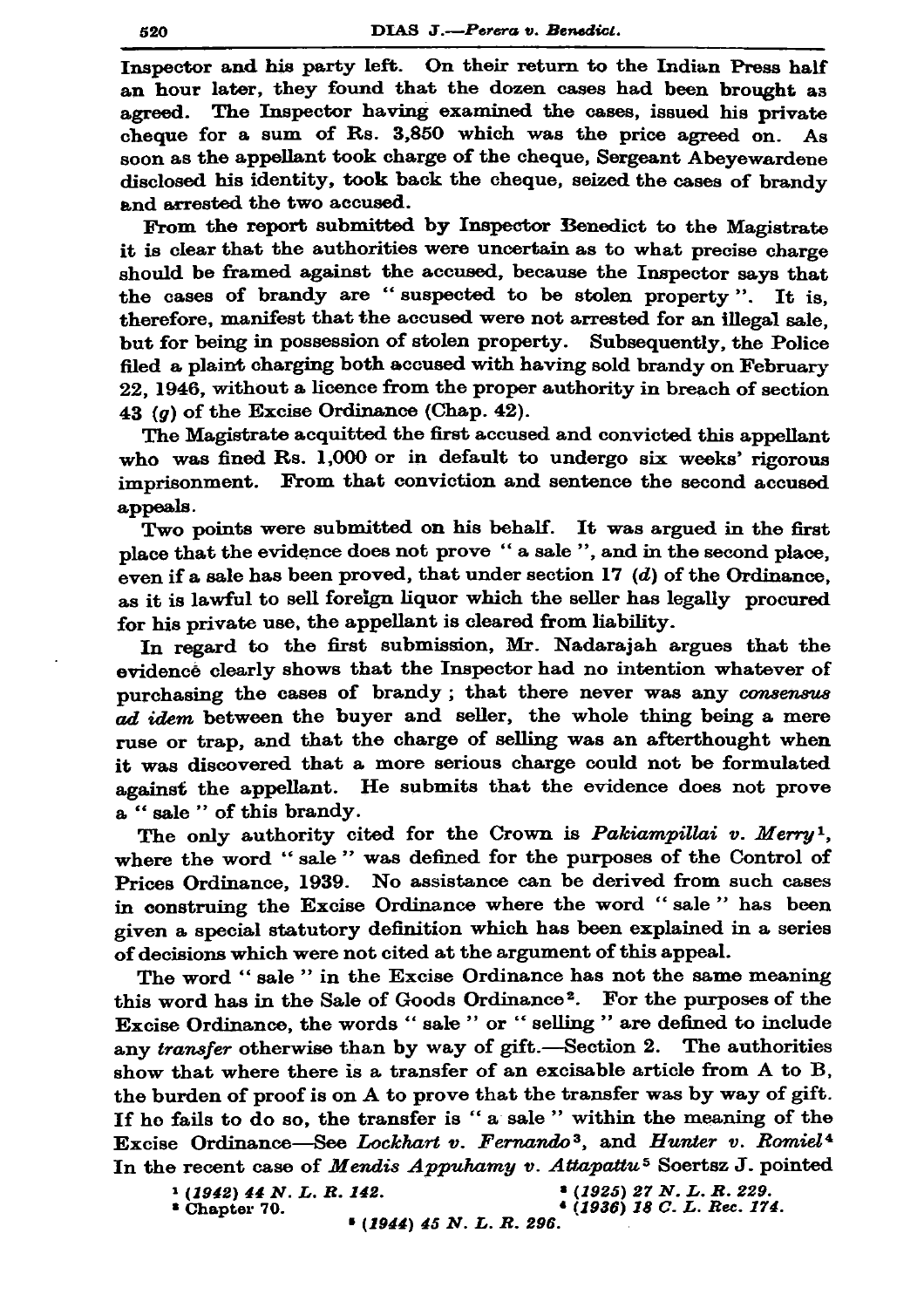out that the word "transfer " in relation to movable property is commonly understood as meaning that there was a handing or giving over of the thing by one person to another, i.e., an actual physical handing over of a  $movable.$ 

The solution of the problem which arises in this case is to be found in the answer to the question whether the prosecution has established beyond reasonable doubt that there was on this occasion "a transfer" of this brandy from the appellant to the Inspector. If not, there can be no "sale". It may be that the conduct of the appellant may amount to an attempt to " sell "; but counsel are agreed that an attempt to commit an excise offence is punishable neither under the Excise Ordinance nor under section 490 of the Penal Code-Kachcheri Mudaliyar  $v.$  Mohamadu<sup>1</sup>.

Obviously, it was an impossibility for the appellant physically to hand over twelve cases of brandy to the Inspector. The word "transfer". however, has other meanings besides its common meaning of the actual physical handing over of a movable. If the transferor places the thing before the transferee with the object of transferring the possession, this amounts to a transfer (longa manu traditio). In this case the deposit of the subject matter in the presence and at the disposition of the transferee takes the place of physical prehension, and longa manu traditio constitutes one of the forms of fictitious as distinguished from actual delivery. It is most appropriate to transactions where, owing to the weight or the bulk of the article concerned, actual delivery is difficult. A resort to it in respect of portable movables would need some very special explanation. Indeed, it is obvious that, as in all cases where mental attitude is not clearly evidenced by physical dealing, the principle of *traditio longa manu* must be cautiously applied <sup>2</sup>.

What are the facts? The Inspector and the appellant agreed on the price, and the twelve cases were brought from their place of deposit to the Indian Press at the request of the buyer. The goods were examined. The sale was agreed on and the price was paid by cheque. Having regard to all the circumstances, I am of opinion that there was a "transfer" of the cases of brandy from the appellant to the Inspector. The mental attitude of the parties is clearly evidenced by what was said and done. The goods were too bulky and too heavy for actual physical handing over, The transferor therefore brought the cases from where they were stored and placed them before the transferee who, after the price was paid, would become the owner and be free to remove them. The fact that the Inspector's actions were a mere ruse may be relevant on the question whether a sale under the Sale of Goods Act took place. It is irrelevant on the question whether under section 2 of the Excise Ordinance there was or was not "a transfer" of the goods from the appellant to the Inspector.

There being a "transfer" of these cases from the appellant to the Inspector, and it being obvious that this was not a donation by him to the Inspector, the transaction is a "sale" within the meaning of section 2 of the Excise Ordinance. The first submission therefore fails.

 $(1920)$  21 N. L.R. 369 Div. Bench.

<sup>&</sup>lt;sup>2</sup> 2 Maasdorp (6th ed.) pp. 23-24, 2 Burge (1838 ed.) p. 694 : 1 Nathan p. 364.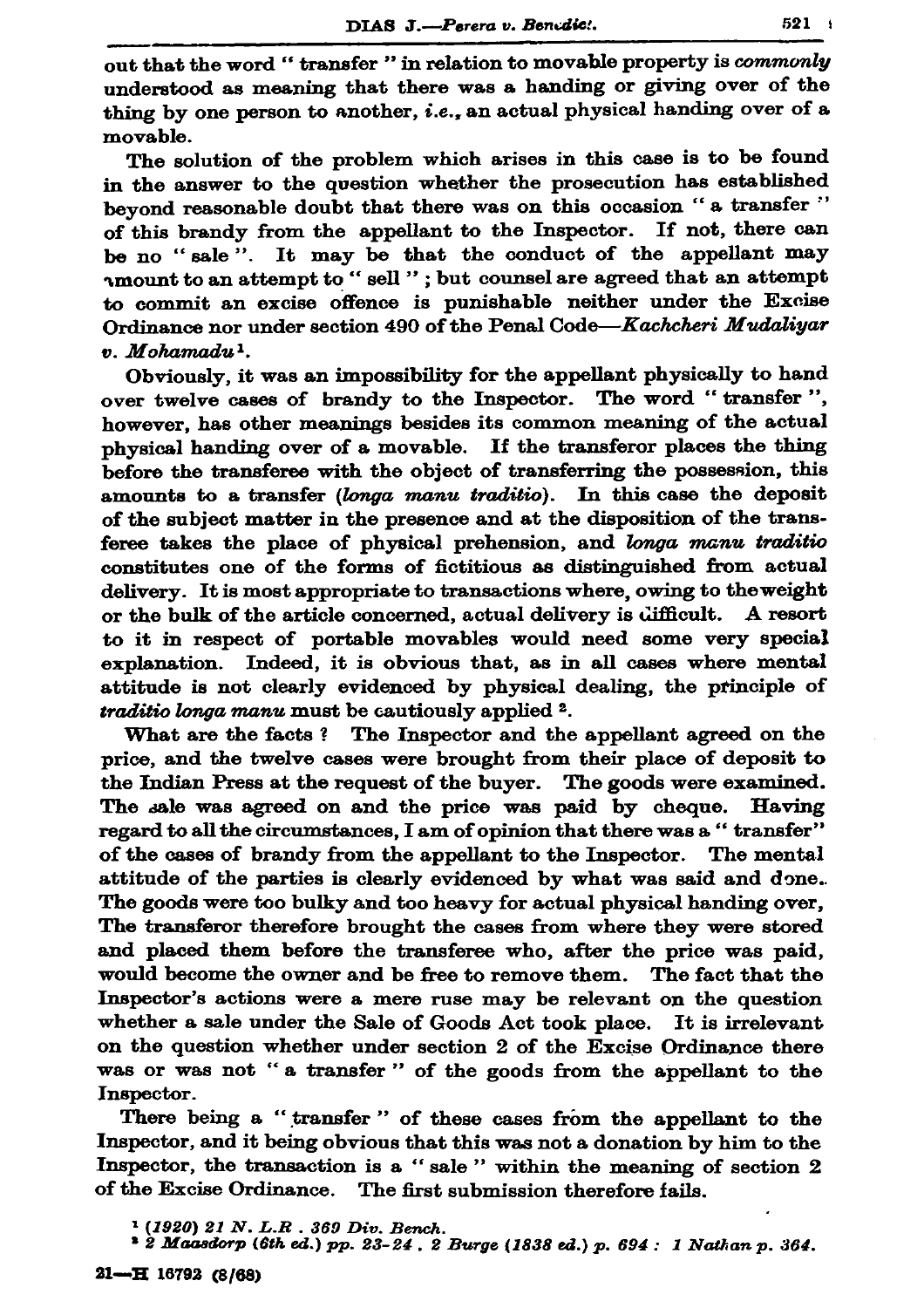It is next argued that the prosecution, having conceded that the appellant had lawfully purchased these twelve cases of brandy-as evidenced by the receipt or invoice which was found in his possessionit is not an offence for the appellant to sell foreign liquor to the Inspector. "Foreign liquor" includes "all liquor other than 'country liquor'". "Country liquor" means liquor manufactured in Cevlon. Obviously. brandy is not manufactured in this Island. Therefore this brandy was "foreign liquor". Section 17  $(d)$  of the Ordinance (as amended by section 4 of Ordinance No. 25 of 1938) provides that "nothing in this section applies to the sale of any foreign liquor legally procured by any person for his private use and sold by him or by auction on his behalf, or on behalf of his representative in interest upon his quitting a station or after his decease." I agree with Crown Counsel that this sub-section is in the nature of an exception to the criminal liability created by the main section. Therefore, once the prosecution has established beyond reasonable doubt that the accused "sold" an excisable article without a licence, the burden shifts to the appellant to prove either by a preponderance of probability or by a balance of evidence that the foreign liquor which he had procured was "for his private use". That the appellant lawfully procured this brandy is not disputed by the Crown; but it is contended that it was not obtained "for his private use" but with the object of selling it at a higher or "black market price ". On this point the Magistrate, who saw the appellant give evidence, has decided against him.

The appellant stated that he had purchased fifteen cases for an "At Home" he gave after a wedding. He had made a grave miscalculation because only three cases were consumed by his guests. He, therefore, told the first accused that he was prepared to sell the remaining twelve cases "below cost". If that story is true or creates reasonable doubts of the truth of the case for the prosecution, the appellant is entitled to be acquitted. In my opinion, the Magistrate was justified in rejecting that story. An "At Home" which caused the appellant to believe that fifteen cases of brandy, besides other drinks, would be necessary to entertain his guests must have been a function on a very large scale. The appellant has not stated whose wedding it was that was being honoured with this "At Home". As the Magistrate points out, there should have been available at least one of the guests who attended the function and who would say approximately how many were present and that brandy was served to them. It also appears to be highly improbable that there should have been such a gross miscalculation leading to a surplus of no less than a dozen cases of brandy at a ceremony where other intoxicants besides brandy must surely have been served.

Who is the philanthropist who having twelve cases of brandy on his hands would sell them "below cost"? The Magistrate has come to the conclusion that this liquor was purchased for no other purpose than for a resale at great profit. With that view I am in agreement. I, therefore, hold that the sale having been established, the appellant has failed to bring himself within the provisions of section 17  $(d)$  and his defence fails.